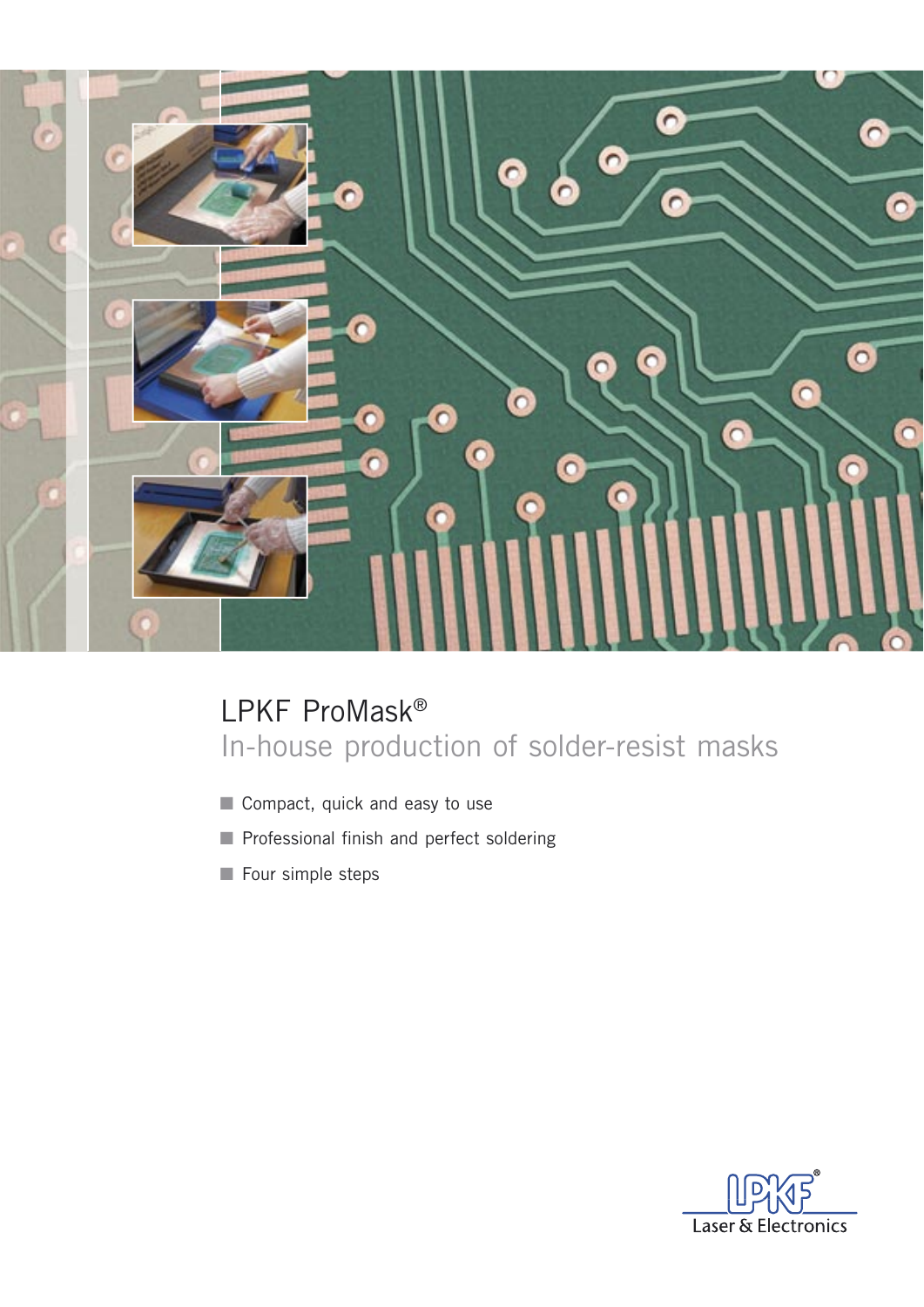# LPKF ProMask® Professional solder-resist masks for in-house prototyping

#### **The LPKF ProMask® advantages:**

- $\blacksquare$  A quick, simple, cost effective solution
- Clean electrical insulation between tracks and components
- Optimal preparation for short free soldering
- Completely protects PCBs from environmental corrosion or oxidation





Circuit board without solder-resist lacquer (left), with solder-resist lacquer (right)

### **Perfect results for in-house prototyping**

For many years now LPKF ProtoMat® circuit board plotters have provided Electronics designers with the ability to produce their own circuit boards in house, but these boards lacked the professional finish of a green solder mask which today, with SMT components, is essential for soldering safely. LPKF ProMask® is the answer. This easy to use system will apply a professional solder resist mask to the already milled prototype circuit board. It is a quick and easy process even for people with no prior experience.

LPKF ProMask® gives prototype PCB's the professional finish they deserve and enables the soldering of SMD or conventional components with no fear of short circuits.

In house PCB prototyping gets your designs to market faster by eliminating production delays and high costs that can occur with outside vendors. Plus all your data remains securely within your own facility.

### **Easy-to-use, fast, environmentally friendly**

All the components required for the LPKF ProMask® system come in pre-weighed packets for simple mixing in the correct proportions. After development is complete, a pre-proportioned pH conditioner in powder form is added to the bath and results in an environmentally friendly adjustment to its pH level. This allows for a safe and simple disposal.

The system comes with all the necessary tools and a large package of consumables.

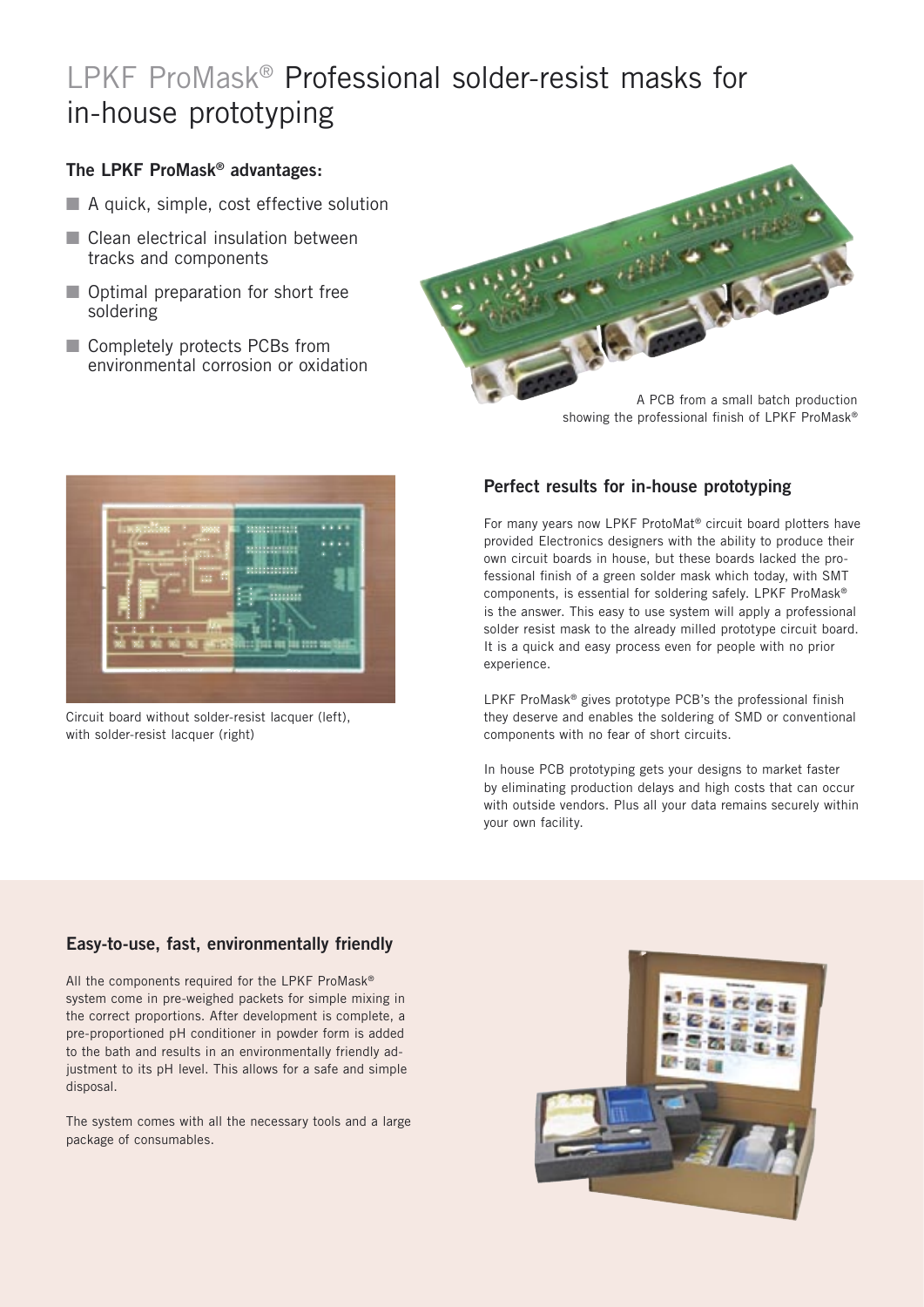

 $\circ$ 



#### **Producing the artwork**

The artwork template is easily produced by printing it from LPKF CircuitCAM (version 5.0 or above) on a standard laser printer (for best results 600 or 1200 dpi).



 $\bullet$ 

Printing the solder mask artwork



#### **Applying the solder-resist lacquer**

The lacquer is simply mixed using the single portion packets of lacquer and hardener. It is then applied to the finished prototype PCB using a disposable roller. After application the PCB is pre-dried for 10 minutes in the hot-air oven.



#### **Exposing PCB with the artwork**

The PCB is placed in the image exposure unit and the artwork is placed over it using registration marks. The exposure unit is switched on for 30 seconds after which the board is removed and the artwork film pulled off.



#### **4 Developing and hardening the solder-resist mask**

A bath of developer is prepared from the developer powder and hot water. The PCB is immersed in the bath and the non exposed resist is removed by gently brushing. The lacquer residue is rinsed off under flowing water, then the resist is hardened for 30 minutes in the hot-air oven after which the board can be cleaned with LPKF cleaner and rinsed with water.



Applying the solder-resist lacquer



 $\circ$ 

 $\sqrt{2}$ 

 $\Box$ 

Pre-drying in a hot-air oven



Positioning the artwork



Developing the solder-resist mask



Activating the image exposer



Hardening in a hot-air oven